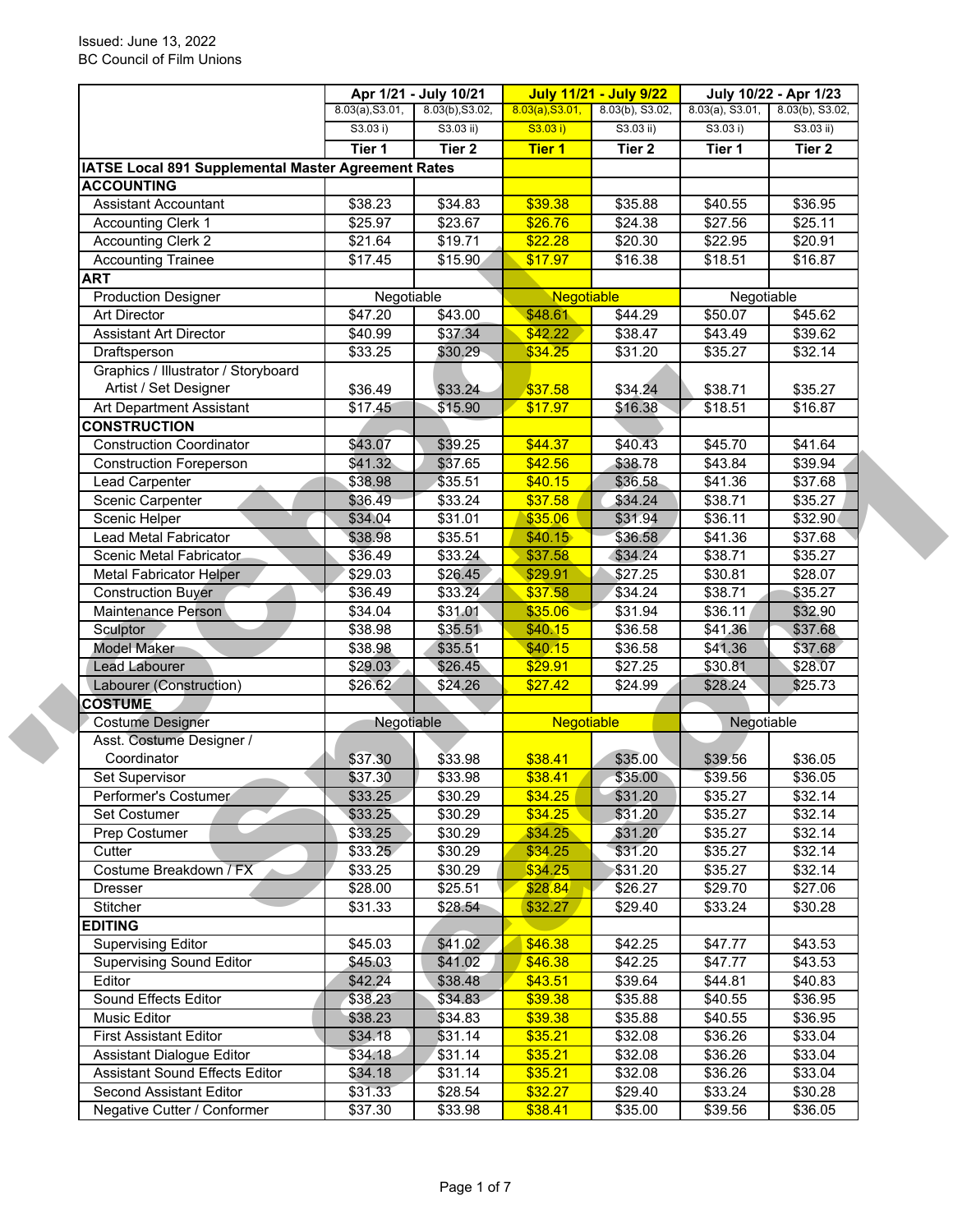|                                                                                                                                           |                     | Apr 1/21 - July 10/21 |                 | <b>July 11/21 - July 9/22</b> |                    | July 10/22 - Apr 1/23 |
|-------------------------------------------------------------------------------------------------------------------------------------------|---------------------|-----------------------|-----------------|-------------------------------|--------------------|-----------------------|
|                                                                                                                                           | 8.03(a), S3.01,     | 8.03(b), S3.02,       | 8.03(a), S3.01, | 8.03(b), S3.02,               | $8.03(a)$ , S3.01, | 8.03(b), S3.02,       |
|                                                                                                                                           | S3.03 i)            | $S3.03$ ii)           | S3.03 i)        | S3.03 ii)                     | S3.03 i)           | $S3.03$ ii)           |
|                                                                                                                                           | Tier 1              | Tier <sub>2</sub>     | <b>Tier 1</b>   | Tier 2                        | Tier 1             | Tier 2                |
| IATSE Local 891 Supplemental Master Agreement Rates (continued)                                                                           |                     |                       |                 |                               |                    |                       |
| <b>FIRST AID / CRAFT SERVICE</b>                                                                                                          |                     |                       |                 |                               |                    |                       |
| First Aid / Craft Service                                                                                                                 | \$38.23             | \$34.83               | \$39.38         | \$35.88                       | \$40.55            | \$36.95               |
| <b>First Aid</b>                                                                                                                          | \$31.33             | \$28.54               | \$32.27         | \$29.40                       | \$33.24            | \$30.28               |
| <b>Craft Service</b>                                                                                                                      | \$29.03             | \$26.45               | \$29.91         | \$27.25                       | \$30.81            | \$28.07               |
| <b>GREENS</b>                                                                                                                             |                     |                       |                 |                               |                    |                       |
| Head Greensperson                                                                                                                         | \$38.23             | \$34.83               | \$39.38         | \$35.88                       | \$40.55            | \$36.95               |
| Best Person (Lead Person)                                                                                                                 | \$34.18             | \$31.14               | \$35.21         | \$32.08                       | \$36.26            | \$33.04               |
| Greensperson                                                                                                                              | \$31.33             | \$28.54               | \$32.27         | \$29.40                       | \$33.24            | \$30.28               |
| Greens Helper                                                                                                                             | \$28.00             | \$25.51               | \$28.84         | \$26.27                       | \$29.70            | \$27.06               |
| <b>GRIPS</b>                                                                                                                              |                     |                       |                 |                               |                    |                       |
| Key Grip                                                                                                                                  | \$38.23             | \$34.83               | \$39.38         | \$35.88                       | \$40.55            | \$36.95               |
| Second Grip                                                                                                                               | \$34.18             | \$31.14               | \$35.21         | \$32.08                       | \$36.26            | \$33.04               |
| Lead Grip / Setup                                                                                                                         | \$34.18             | \$31.14               | \$35.21         | \$32.08                       | \$36.26            | \$33.04               |
| Dolly Operator                                                                                                                            | \$34.18             | \$31.14               | \$35.21         | \$32.08                       | \$36.26            | \$33.04               |
| <b>Rigging Grip</b>                                                                                                                       | \$33.25             | \$30.29               | \$34.25         | \$31.20                       | \$35.27            | \$32.14               |
|                                                                                                                                           |                     |                       |                 |                               |                    |                       |
| Grip                                                                                                                                      | \$31.33             | \$28.54               | \$32.27         | \$29.40                       | \$33.24            | \$30.28               |
| <b>HAIR</b>                                                                                                                               |                     |                       |                 |                               |                    |                       |
| Hair Department Head                                                                                                                      | \$38.23             | \$34.83               | \$39.38         | \$35.88                       | \$40.55            | \$36.95               |
| <b>Assistant Hairstylist</b>                                                                                                              | \$34.18             | \$31.14               | \$35.21         | \$32.08                       | \$36.26            | \$33.04               |
| Second Assistant Hairstylist                                                                                                              | \$31.33             | \$28.54               | \$32.27         | \$29.40                       | \$33.24            | \$30.28               |
| <b>LIGHTING / ELECTRICS</b>                                                                                                               |                     |                       |                 |                               |                    |                       |
| Head Lighting Technician                                                                                                                  | \$38.23             | \$34.83               | \$39.38         | \$35.88                       | \$40.55            | \$36.95               |
| <b>Assistant Head Lighting</b>                                                                                                            |                     |                       |                 |                               |                    |                       |
| Technician                                                                                                                                | \$34.18             | \$31.14               | \$35.21         | \$32.08                       | \$36.26            | \$33.04               |
| <b>Lighting Board Operator</b>                                                                                                            | \$34.18             | \$31.14               | \$35.21         | \$32.08                       | \$36.26            | \$33.04               |
| <b>Head Rigging Lighting Technician</b>                                                                                                   | $\overline{$}34.18$ | \$31.14               | \$35.21         | $\overline{$32.08}$           | \$36.26            | \$33.04               |
| <b>Generator Operator</b>                                                                                                                 | \$34.18             | \$31.14               | \$35.21         | \$32.08                       | \$36.26            | \$33.04               |
| Lighting Technician /                                                                                                                     |                     |                       |                 |                               |                    |                       |
| Lamp Operator*                                                                                                                            | \$31.33             | \$28.54               | \$32.27         | \$29.40                       | \$33.24            | \$30.28               |
| Set Wire Technician                                                                                                                       | \$33.25             | \$30.29               | \$34.25         | \$31.20                       | \$35.27            | \$32.14               |
| Any Lighting Technician who is assigned to operate balloon lighting shall receive \$0.80 per hour more than the Lighting Technician rate. |                     |                       |                 |                               |                    |                       |
| <b>MAKE-UP</b>                                                                                                                            |                     |                       |                 |                               |                    |                       |
| <b>Special Makeup Effects</b>                                                                                                             | Negotiable          |                       | Negotiable      |                               | Negotiable         |                       |
| Makeup Department Head                                                                                                                    | \$38.23             | \$34.83               | \$39.38         | \$35.88                       | \$40.55            | \$36.95               |
| First Assistant Makeup Artist                                                                                                             | \$34.18             | \$31.14               | \$35.21         | \$32.08                       | \$36.26            | \$33.04               |
| <b>Second Assistant Makeup Artist</b>                                                                                                     | \$31.33             | \$28.54               | \$32.27         | \$29.40                       | \$33.24            | \$30.28               |
| Third Assistant Makeup Artist                                                                                                             | \$21.24             | \$19.35               | \$21.88         | \$19.93                       | \$22.54            | \$20.53               |
| <b>PAINTING</b>                                                                                                                           |                     |                       |                 |                               |                    |                       |
| Paint Coordinator                                                                                                                         | \$42.55             | \$38.77               | \$43.83         | \$39.93                       | \$45.14            | \$41.13               |
| Lead Painter                                                                                                                              | \$38.98             | \$35.51               | \$40.15         | \$36.58                       | \$41.36            | \$37.68               |
| Scenic Artist                                                                                                                             | \$38.98             | \$35.51               | \$40.15         | \$36.58                       | \$41.36            | \$37.68               |
| Sign Painter / Fabricator                                                                                                                 | \$38.98             | \$35.51               | \$40.15         | \$36.58                       | \$41.36            | \$37.68               |
| Automotive Sprayer                                                                                                                        | \$38.98             | \$35.51               | \$40.15         | \$36.58                       | \$41.36            | \$37.68               |
| <b>Scenic Painter</b>                                                                                                                     | \$36.49             | \$33.24               | \$37.58         | \$34.24                       | \$38.71            | \$35.27               |
| Wallpaper Hanger                                                                                                                          | \$36.49             | \$33.24               | \$37.58         | \$34.24                       | \$38.71            | \$35.27               |
| Plasterer                                                                                                                                 | \$36.49             | \$33.24               | \$37.58         | \$34.24                       | \$38.71            | \$35.27               |
|                                                                                                                                           |                     |                       |                 |                               |                    |                       |
| Set Painter                                                                                                                               | \$34.66             | \$31.58               | \$35.70         | \$32.53                       | \$36.77            | \$33.51               |
| Paint Labourer                                                                                                                            | \$26.62             | \$24.26               | \$27.42         | \$24.99                       | \$28.24            | \$25.73               |
| <b>PRODUCTION OFFICE</b>                                                                                                                  |                     |                       |                 |                               |                    |                       |
| <b>Production Office Coordinator</b>                                                                                                      | \$38.23             | \$34.83               | \$39.38         | \$35.88                       | \$40.55            | \$36.95               |
| Asst. Production Coordinator                                                                                                              | \$34.18             | \$31.14               | \$35.21         | \$32.08                       | \$36.26            | \$33.04               |
| 2nd Asst. Production Coord.                                                                                                               | \$19.08             | \$17.38               | \$19.66         | \$17.91                       | \$20.25            | \$18.45               |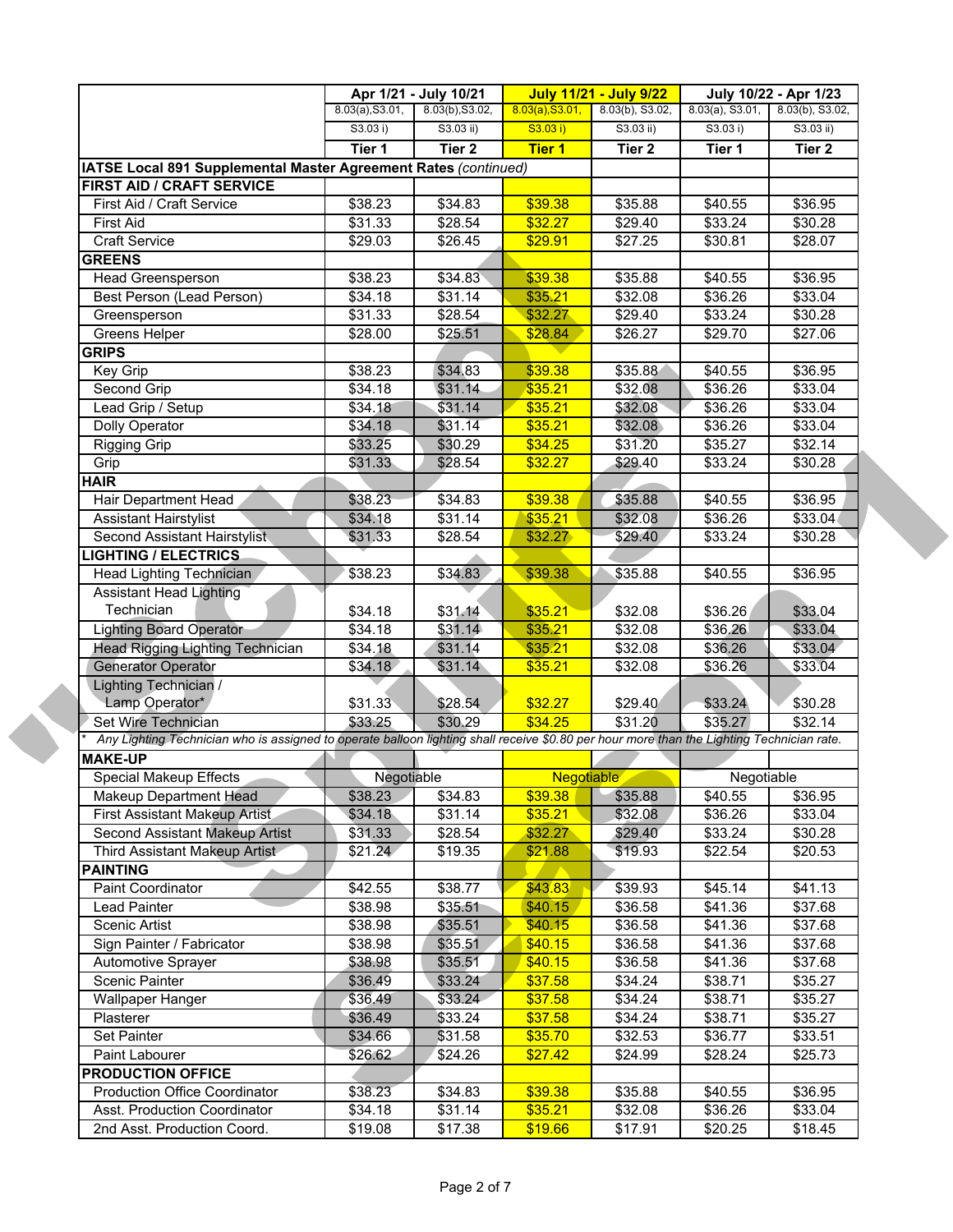|                                                                 |                 | Apr 1/21 - July 10/21 |                 | <b>July 11/21 - July 9/22</b> |                    | July 10/22 - Apr 1/23 |
|-----------------------------------------------------------------|-----------------|-----------------------|-----------------|-------------------------------|--------------------|-----------------------|
|                                                                 | 8.03(a), S3.01, | 8.03(b), S3.02,       | 8.03(a), S3.01, | 8.03(b), S3.02,               | $8.03(a)$ , S3.01, | $8.03(b)$ , S3.02,    |
|                                                                 | S3.03 i)        | $S3.03$ ii)           | S3.03 i)        | S3.03 ii)                     | S3.03 i)           | $S3.03$ ii)           |
|                                                                 | Tier 1          | Tier <sub>2</sub>     | <b>Tier 1</b>   | Tier 2                        | Tier 1             | Tier 2                |
| IATSE Local 891 Supplemental Master Agreement Rates (continued) |                 |                       |                 |                               |                    |                       |
| <b>PROPS</b>                                                    |                 |                       |                 |                               |                    |                       |
| <b>Property Master</b>                                          | \$38.23         | \$34.83               | \$39.38         | \$35.88                       | \$40.55            | \$36.95               |
| <b>Assistant Property Master</b>                                | \$37.30         | \$33.98               | \$38.41         | \$35.00                       | \$39.56            | \$36.05               |
| Props Buyer                                                     | \$34.04         | \$31.01               | \$35.06         | \$31.94                       | \$36.11            | \$32.90               |
| Props                                                           | \$31.33         | \$28.54               | \$32.27         | \$29.40                       | \$33.24            | \$30.28               |
| <b>SCRIPT SUPERVISORS / CONTINUITY COORDINATOR</b>              |                 |                       |                 |                               |                    |                       |
| Script Supevisor /                                              |                 |                       |                 |                               |                    |                       |
| Continuity Coord.                                               | \$38.23         | \$34.83               | \$39.38         | \$35.88                       | \$40.55            | \$36.95               |
| Assistant to Script Supervisor /                                |                 |                       |                 |                               |                    |                       |
| <b>Continuity Coordinator</b>                                   | \$21.56         | \$19.65               | \$22.21         | \$20.24                       | \$22.88            | \$20.84               |
| <b>SET DECORATING</b>                                           |                 |                       |                 |                               |                    |                       |
| Set Decorator                                                   | \$38.23         | \$34.83               | \$39.38         | \$35.88                       | \$40.55            | \$36.95               |
| <b>Assistant Set Decorator</b>                                  | \$35.46         | \$32.31               | \$36.52         | \$33.28                       | \$37.62            | \$34.28               |
| Set Buyer                                                       | \$33.25         | \$30.29               | \$34.25         | \$31.20                       | \$35.27            | \$32.14               |
| Lead Dresser                                                    | \$32.26         | \$29.39               | \$33.23         | \$30.27                       | \$34.23            | \$31.18               |
| On-Set Dresser                                                  | \$32.26         | \$29.39               | \$33.23         | \$30.27                       | \$34.23            | \$31.18               |
| Set Dresser                                                     | \$31.33         | \$28.54               | \$32.27         | \$29.40                       | \$33.24            | \$30.28               |
| Draper / Upholsterer                                            | \$31.33         | \$28.54               | \$32.27         | \$29.40                       | \$33.24            | \$30.28               |
| <b>Assistant Set Dresser</b>                                    | \$25.97         | \$23.67               | \$26.76         | \$24.38                       | \$27.56            | \$25.11               |
| <b>SOUND</b>                                                    |                 |                       |                 |                               |                    |                       |
| Mixer (Production and Dubbing)                                  | \$49.74         | \$45.32               | \$51.24         | \$46.68                       | \$52.78            | \$48.08               |
| <b>Boom Operator</b>                                            | $\sqrt{341.80}$ | \$38.08               | \$43.05         | \$39.22                       | \$44.33            | \$40.39               |
| Sound Assistant                                                 | \$31.33         | \$28.54               | \$32.27         | \$29.40                       | \$33.24            | \$30.28               |
| <b>Public Address Operator</b>                                  | \$31.33         | \$28.54               | \$32.27         | \$29.40                       | \$33.24            | \$30.28               |
| Playback Operator                                               | \$31.33         | \$28.54               | \$32.27         | \$29.40                       | \$33.24            | \$30.28               |
| Sound Maintenance                                               | \$31.33         | \$28.54               | \$32.27         | \$29.40                       | \$33.24            | \$30.28               |
| <b>SPECIAL EFFECTS</b>                                          |                 |                       |                 |                               |                    |                       |
| <b>Special Effects Coordinator</b>                              | \$42.26         | \$38.51               | \$43.53         | \$39.66                       | \$44.84            | \$40.85               |
| <b>First Assistant Special Effects</b>                          | \$38.23         | \$34.83               | \$39.38         | \$35.88                       | \$40.55            | \$36.95               |
| <b>Special Effects Assistant</b>                                | \$33.25         | \$30.29               | \$34.25         | \$31.20                       | \$35.27            | \$32.14               |
| Special Effects Labourer                                        | \$26.62         | \$24.26               | \$27.42         | \$24.99                       | \$28.24            | \$25.73               |
| <b>VIDEO</b>                                                    |                 |                       |                 |                               |                    |                       |
| Video Sound Mixer                                               | \$38.23         | \$34.83               | \$39.38         | \$35.88                       | \$40.55            | \$36.95               |
| Video Lighting Director                                         | \$38.23         | \$34.83               | \$39.38         | \$35.88                       | \$40.55            | \$36.95               |
| Video Script Supervisor                                         | \$38.23         | \$34.83               | \$39.38         | \$35.88                       | \$40.55            | \$36.95               |
| Colourist                                                       | \$38.23         | \$34.83               | \$39.38         | \$35.88                       | \$40.55            | \$36.95               |
| <b>VISUAL EFFECTS</b>                                           |                 |                       |                 |                               |                    |                       |
| VFX Artists (Weekly Flat Rate - up to 12 Hours/Day)             |                 |                       |                 |                               |                    |                       |
| VFX Artist - Level 1                                            | \$1,883.14      | \$1,883.14            | \$1,939.63      | \$1,939.63                    | \$1,997.82         | \$1,997.82            |
| VFX Artist - Level 2                                            | \$1,748.63      | \$1,748.63            | \$1,801.09      | \$1,801.09                    | \$1,855.12         | \$1,855.12            |
| VFX Artist - Level 3                                            | \$1,436.51      | \$1,436.51            | \$1,479.61      | \$1,479.61                    | \$1,524.00         | \$1,524.00            |
| VFX Technicians (Weekly Flat Rate - up to 12 Hours/Day)         |                 |                       |                 |                               |                    |                       |
| VFX Technician - Level 1                                        | \$1,748.63      | \$1,748.63            | \$1,801.09      | \$1,801.09                    | \$1,855.12         | \$1,855.12            |
| VFX Technician - Level 2                                        | \$1,436.51      | \$1,436.51            | \$1,479.61      | \$1,479.61                    | \$1,524.00         | \$1,524.00            |
| VFX Artists (Hourly rate for overtime purposes)                 |                 |                       |                 |                               |                    |                       |
| VFX Artist - Level 1                                            | \$26.90         | \$26.90               | \$27.71         | \$27.71                       | \$28.54            | \$28.54               |
| VFX Artist - Level 2                                            | \$24.98         | \$24.98               | \$25.73         | \$25.73                       | \$26.50            | \$26.50               |
| VFX Artist - Level 3                                            | \$20.52         | \$20.52               | \$21.14         | \$21.14                       | \$21.77            | \$21.77               |
| VFX Technicians (Hourly rate for overtime purposes)             |                 |                       |                 |                               |                    |                       |
| VFX Technician - Level 1                                        | \$24.98         | \$24.98               | \$25.73         | \$25.73                       | \$26.50            | \$26.50               |
| VFX Technician - Level 2                                        | \$20.52         | \$20.52               | \$21.14         | \$21.14                       | \$21.77            | \$21.77               |
|                                                                 |                 |                       |                 |                               |                    |                       |